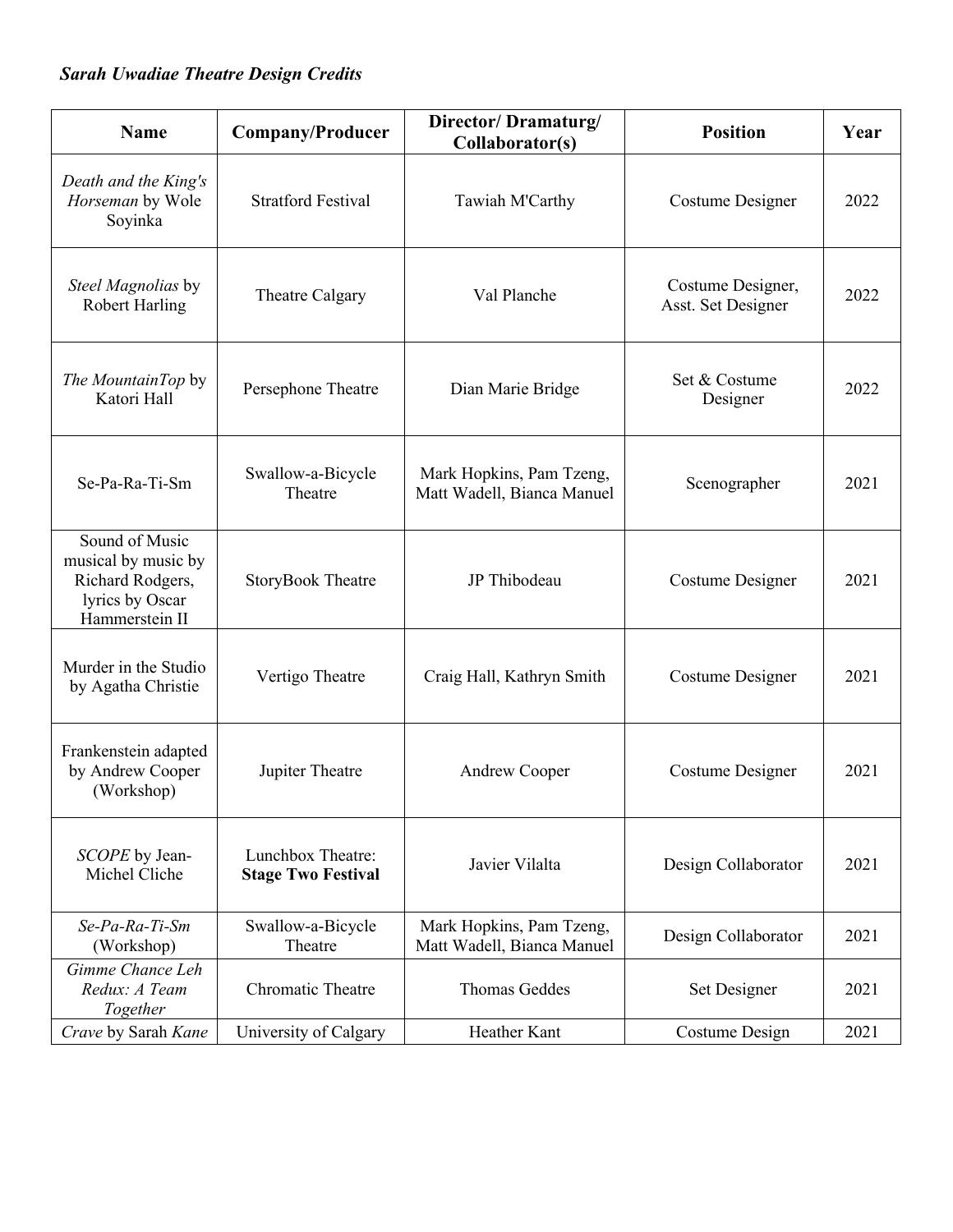| Se-Pa-Ra-Ti-Sm<br>(Workshop)                                                  | Swallow-a-Bicycle<br>Theatre                    | Mark Hopkins, Pam Tzeng,<br>Matt Wadell, Bianca Manuel | Design Collaborator  | 2020 |
|-------------------------------------------------------------------------------|-------------------------------------------------|--------------------------------------------------------|----------------------|------|
| Gimme Chance Leh<br>by Kris Vanessa Teo                                       | Chromatic Theatre<br>COVID-19 Show<br>Cancelled | Jenna Rodgers                                          | Set Designer         | 2020 |
| Actually by Anna<br>Ziegler                                                   | Alberta Theatre Projects                        | Jenna Rodgers                                          | Set & Costume Design | 2020 |
| Safe Site                                                                     | Downstage Theatre                               | Kathryn Smith, Clare Preus,<br><b>Charles Netto</b>    | Set & Costume Design | 2019 |
| Workshop: Gimme<br>Chance Leh by Kris<br>Vanessa Teo                          | Chromatic Theatre                               | Jenna Rodgers                                          | Set Design           | 2019 |
| <b>Still Motion</b>                                                           | Beakerhead Spectacle -<br>Make Fashion 2019     | Shannon and Maria Hoover                               | Costume Design       | 2019 |
| Ignite Festival:<br>Theatre Series – $Ya$<br>Burnt! By Kodie<br>Rollan        | Sage Theatre                                    | Rebecca Fauser                                         | Set & Costume Design | 2019 |
| Where Words Once<br>Were by Finegan<br>Kruckemeyer                            | <b>StoryBook Theatre</b>                        | Jane MacFarlane                                        | Costume Design       | 2019 |
| One-Act Play<br>Festival:<br>Slaughterhouse Jive<br>by Nickolina<br>Foussekis | <b>Emanating Theatre</b>                        | Kodie Rollan                                           | Production Design    | 2019 |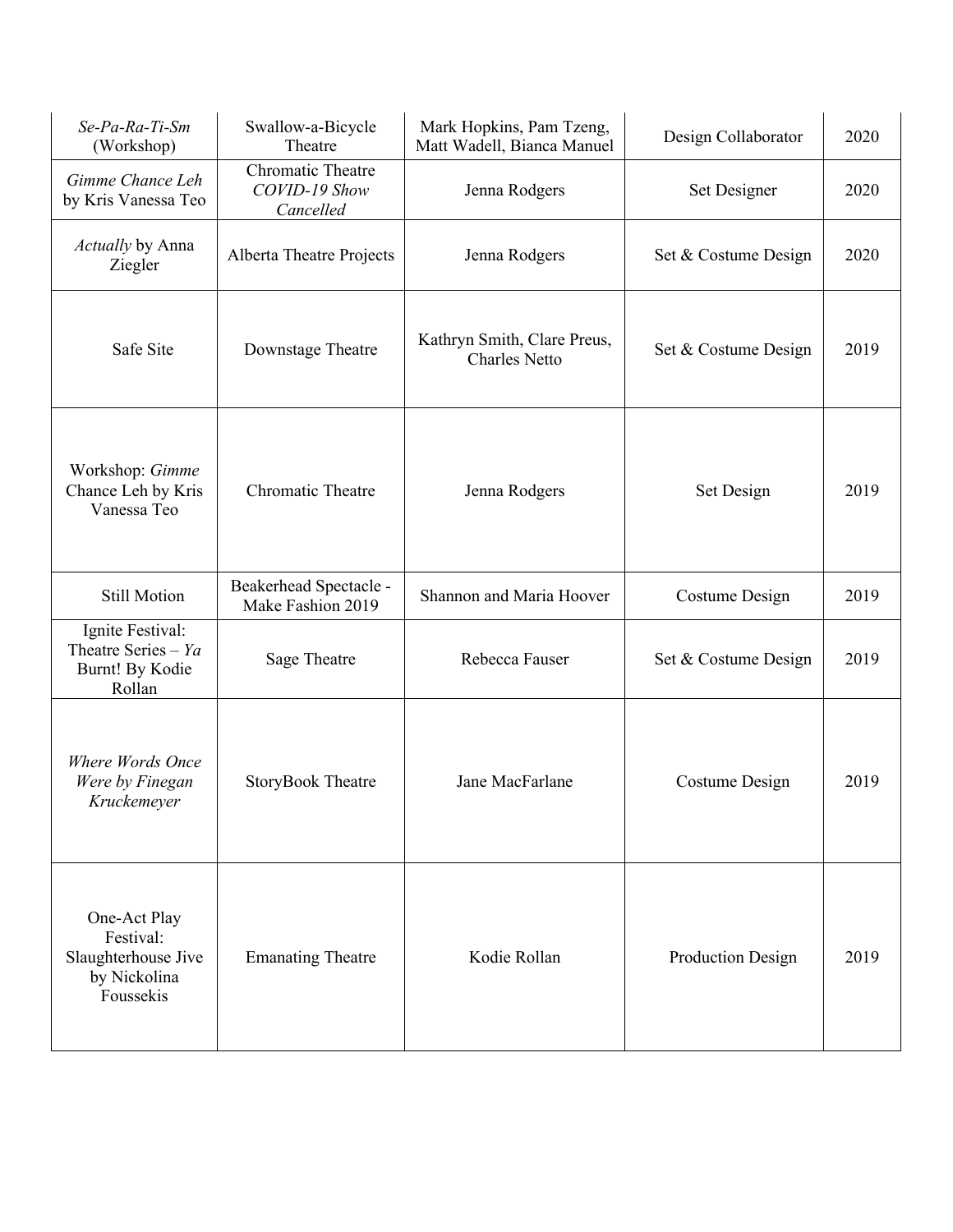| Unganisha 2019                                       | <b>Woezo Africa Dance</b><br>Company                   | Janelle Cooper       | Production Design                                | 2019 |
|------------------------------------------------------|--------------------------------------------------------|----------------------|--------------------------------------------------|------|
| <b>Hammered Hamlet</b>                               | High performance<br>Rodeo & The<br>Shakespeare Company | Haysam Kadri         | Costume Design                                   | 2019 |
| A Christmas Story<br>Adapted by Philip<br>Grecian    | Keyano Theatre                                         | Dave Horak           | Set & Lighting Design                            | 2018 |
| Sexy Laundry by<br>Michele Riml                      | Keyano Theatre                                         | Luay Eljamal         | Set Design                                       | 2018 |
| Harlem Duet by<br>D'Janet Sears                      | <b>Tarragon Theatre</b>                                | D'Janet Sears        | Asst. Set & Costume<br>Designer to Astrid Jansen | 2018 |
| Mama. Me? Ah! -<br><b>DANCE</b>                      | Dance Festival,<br>Edmonton                            | Alex Contreras       | Dramaturg                                        | 2018 |
| Ignite Festival:<br>Performance Series -<br>Bullseye | Sage Theatre                                           | <b>Charles Netto</b> | Production Design                                | 2018 |
| The Body as a<br>Source of Light                     |                                                        | Tim Nguyen           | Creator, Collaborator                            | 2018 |
| A Chitenge Story<br>by Makambe K.<br>Simamba         | Handsome Alice<br>Theatre                              | Kathryn Smith        | Set & Costume Design                             | 2018 |
| The Humans by<br>Stephen Karam                       | Theatre Calgary -<br>Mentorship Program                | Vanessa Porteous     | Asst. Lighting Designer to<br>Kim Purtell        | 2018 |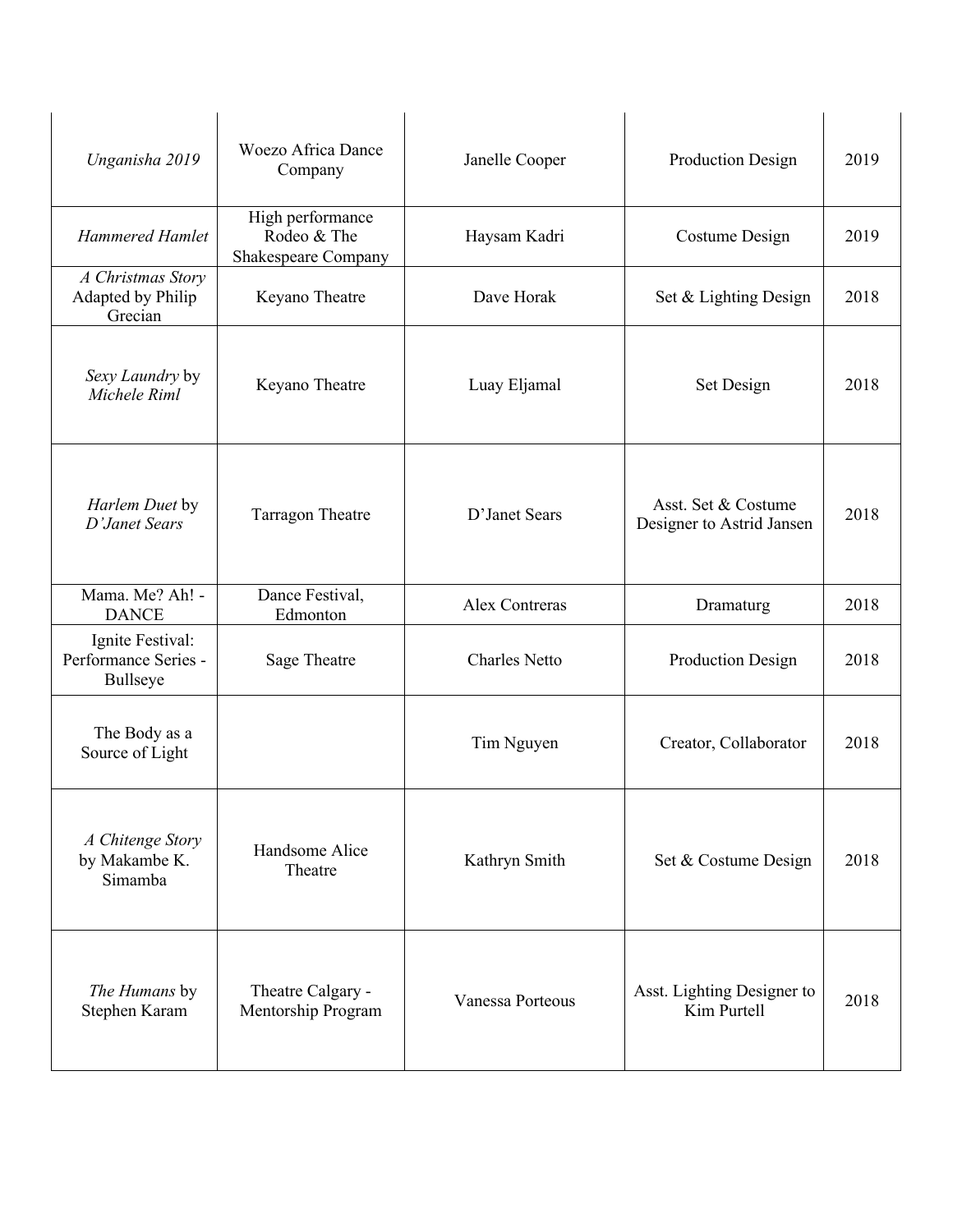| Metamorphoses by<br>Mary Zimmerman                                                                                      | University of Calgary -<br>Mainstage                                                   | Haysam Kadri          | Costume & Props Design                                 | 2017 |
|-------------------------------------------------------------------------------------------------------------------------|----------------------------------------------------------------------------------------|-----------------------|--------------------------------------------------------|------|
| Sexxxy                                                                                                                  | University of Calgary -<br>Office of Diversity,<br>Equity, and Protected<br>Disclosure | Dani White            | Production Design                                      | 2017 |
| Skylight by David<br>Hare                                                                                               | Theatre Calgary                                                                        | Valerie Planche       | Asst. Lighting Designer to<br>April Viczko             | 2017 |
| Let's Talk about<br>Debbie                                                                                              | University of Calgary -<br><b>Taking Flight</b>                                        | Mike Czuba            | Collaborator & Lighting<br>Design                      | 2017 |
| Splendour by Abi<br>Morgan                                                                                              | University of Calgary -<br>Mainstage                                                   | Dawn McCaugherty      | Costume Design                                         | 2016 |
| Mother Tongue by<br><b>Betty Quan</b>                                                                                   | University of Calgary -<br><b>Taking Flight</b>                                        | Kris Teo              | <b>Costume Design</b>                                  | 2016 |
| Macbeth by<br>Shakespeare                                                                                               | University of Calgary -<br><b>Taking Flight</b>                                        | Adrian Young          | Set & Costume<br>Designer                              | 2016 |
| Long Day's Journey<br>into Night by<br>Eugene O'Neill<br>Victoria Critics<br>Choice Award for<br><b>Best Production</b> | <b>Blue Bridge Rep</b><br>Theatre $-$ Roxy<br>Theatre                                  | <b>Brian Richmond</b> | Asst Set and Costume<br>Designer to Patrick Du<br>Wors | 2016 |